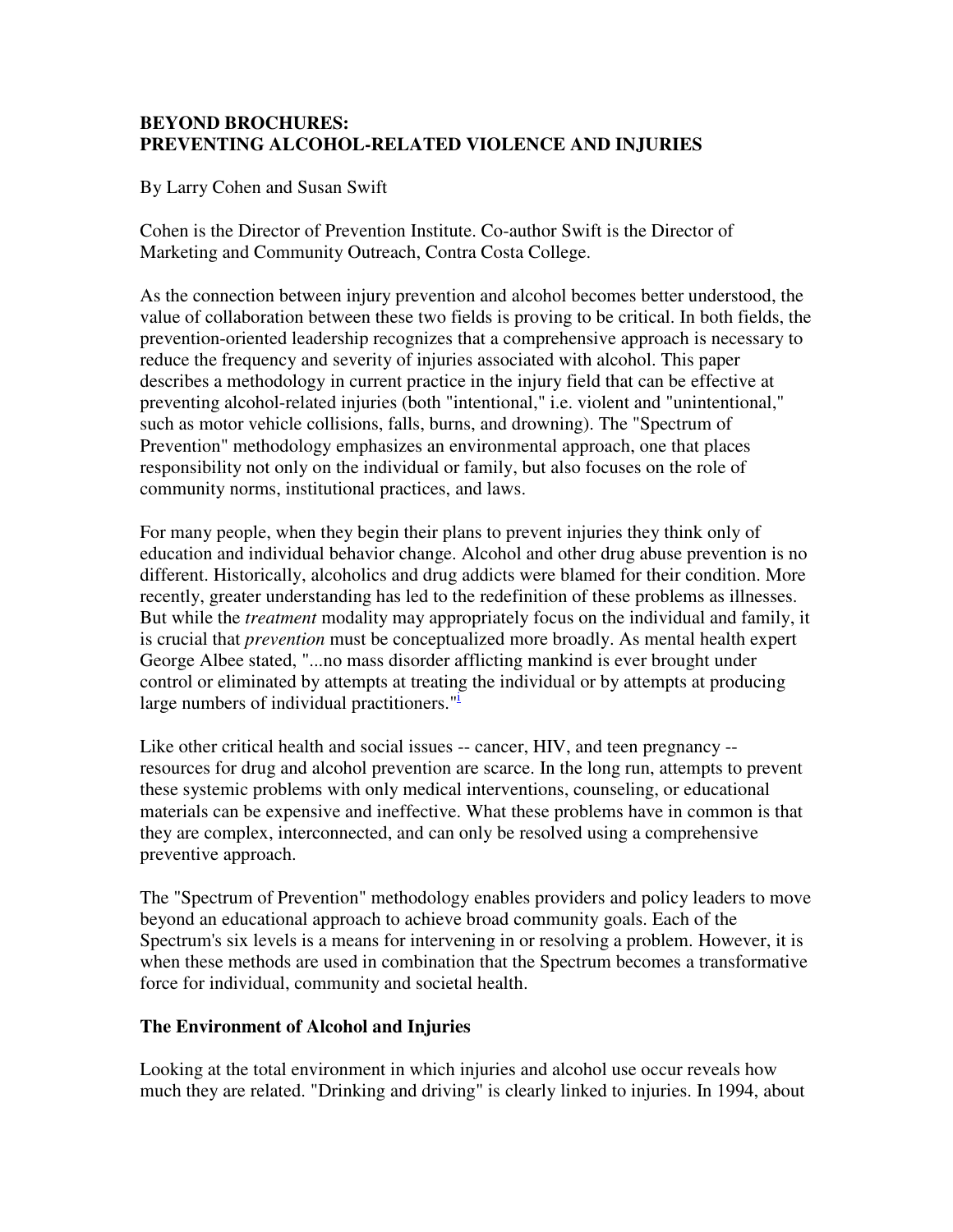one-third of all traffic fatalities was attributed to crashes in which at least one of the drivers<sup>1</sup>, or the pedestrian, had a blood-alcohol concentration of .10 or greater. Alcohol is also involved in an estimated 69% of boat-related drownings and a Minnesota study found that 41% of deaths resulting from falls involved alcohol.

Alcohol is also implicated in a large proportion of violent events, including between 50% and 66% of all homicides and serious assaults,  $\frac{\text{ii,iii,iv,} \text{v}}{\text{iii,iv}}$  in 20 to 36% of suicides,  $\frac{\text{vi,vii}}{\text{iv}}$  and 37% of trauma cases.  $\frac{viii}{ }$  Alcohol is also widely associated with rape and battering.  $\frac{ix}{ }$  In 217 rape cases reported to the Winnipeg, Canada police department between 1966 and 1975, 72.4% were considered alcohol-related. $\frac{x^{\frac{1}{2}}}{x^{\frac{1}{2}}}$ 

A study of alcohol availability in a Santa Clara County (California) found that the highest numbers of crimes and requests for police services took place in the same census tracts as the ones with the highest concentration of alcohol outlets. Xii

There is also an insidious connection between advertising, consumption and violence. Billboards, point of sale displays, and television advertisements that portray women as sexually available in conjunction with beer and other types of alcohol encourage men to drink and to sexually abuse women. There are eight times as many men as women among the heaviest drinkers, and young people aged 18 to 29, while they represent only 27% of the population, account for  $45\%$  of all adult drinking. $\frac{x\text{iii}}{x\text{iv}}$ 

Although this article is about alcohol and injuries, not illicit drugs, it may be worth noting that the relationship of other drug use to injuries has not been thoroughly studied. While the association between violence and alcohol use has been widely documented, the relationship between injuries and drugs use is not always clear -- despite the tremendous resources invested in the U.S. government's "War on Drugs." The research points to a few clear links between drugs and injuries, one of which is the definitive finding that violence is a byproduct of the illegal trade in drugs. **xiv** 

What all of these facts indicate is that the risk of injury is clearly compounded by alcohol; that is, the problems of alcohol and injury are connected. What they have in common are psychological, family, and environmental factors. As reported in the state of Alaska's epidemiology bulletin:

"Efforts to reduce risk behavior need to address social, cultural, and environmental circumstances that influence these behaviors. Success in reducing high risk behaviors requires a focused, sustained, concerted campaign that integrates the efforts of parents, families, schools, health and social service agencies, religious organizations, media and young people themselves."XV

# **Prevention is More Than Education**

A proliferation of videos, brochures, and newsletters flood physician waiting rooms. Online computer services, radio, television and the mail deliver even more information on health problems and a myriad of opportunities for individuals to get support for changing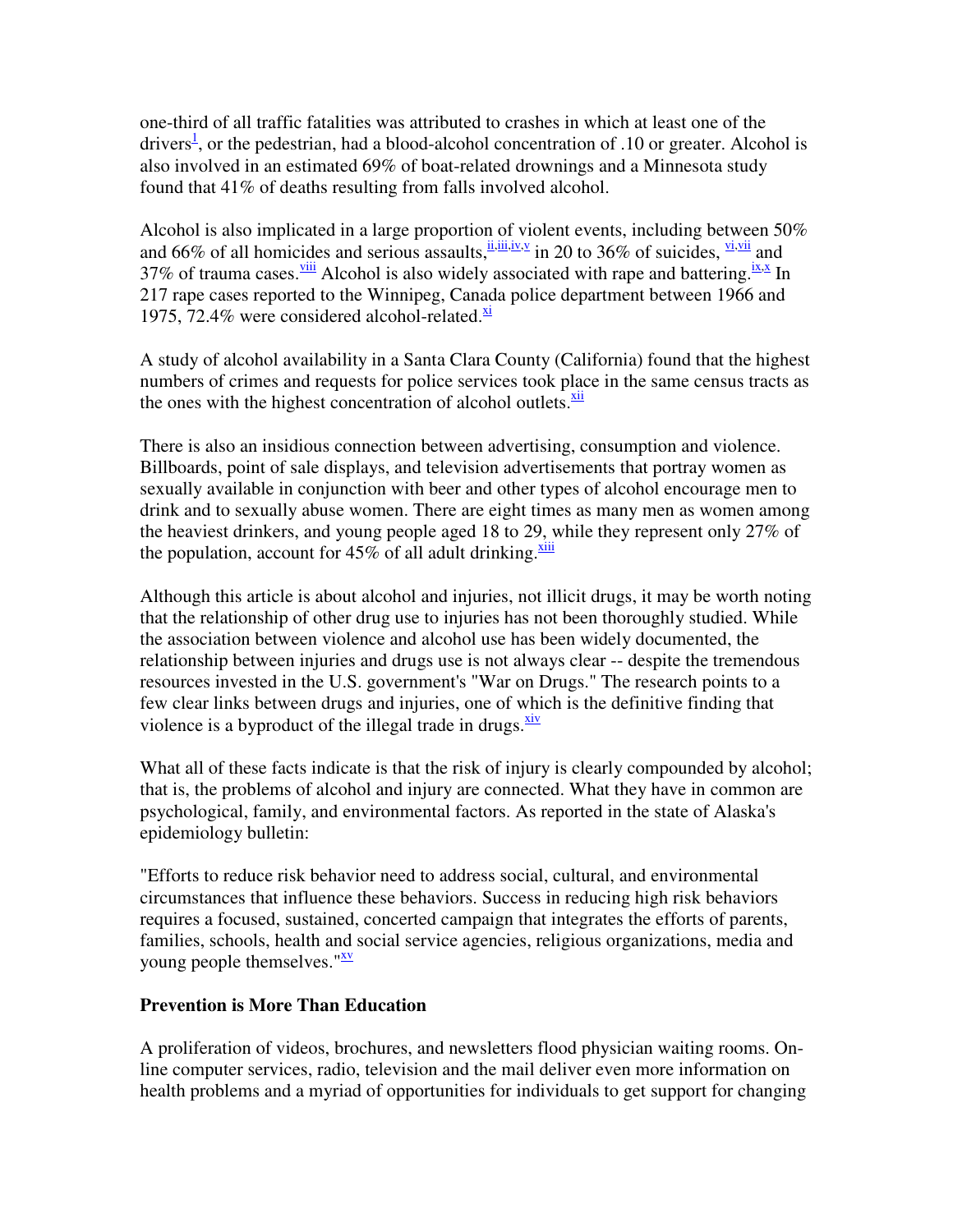their behavior. These materials encourage individuals to quit drinking, exercise, "eat right," conduct self-exams, seek help for drug addiction, and to wear seatbelts. All of these products, along with physician consultations, re-enforce the commonly held misconception that health education equals prevention. When asked to define prevention, students and health practitioners respond consistently that it is "education" or "health education." And asked again what they mean by health education, the list of experts and multimedia is recounted: videos, brochures, teachers, a doctor's advice, newspapers, etc.

Unfortunately, effective prevention is not that simple. Successful prevention must start with an assessment that takes into account the community and societal influences that mitigate health. In addition to providing information, the architects of effective prevention programs look at the common threads that underlie injury and alcohol problems and the resiliency factors that contribute to solving them. Analyzing the systems, or environment, within which injuries and diseases occur is the first step toward the development of a comprehensive prevention strategy.

One reason that the Spectrum shifts attention from the individual and health education to a "systems approach" is because the community, not the individual, is the unit of analysis for effective prevention. While a population-based approach has long been accepted practice for vaccinations against some diseases, much of current-day prevention still focuses on personal motivation and health education. The adoption of a prevention methodology that goes "beyond brochures" is extremely important, especially when dealing with the complexity of alcohol-related injuries.

# **Six Levels Form the Spectrum of Prevention**

The Spectrum identifies six methods or levels for promoting prevention; beginning with individual and community education and ultimately, focusing on changes in organizational policy and legislation. The six methods are complementary, and when used together in a prevention strategy, produce a "synergistic" effect.

| 1. Strengthening Individual       | Enhancing an individual's capability of preventing                         |
|-----------------------------------|----------------------------------------------------------------------------|
| Knowledge and Skills              | injury or crime and promoting safety                                       |
| 2. Promoting Community            | Reaching groups of people with information and                             |
| Education                         | resources to promote health and safety                                     |
| 3. Educating Providers            | Informing providers who will transmit skills and<br>knowledge to others    |
| 4. Fostering Coalitions and       | Bringing together groups and individuals for broader                       |
| Networks                          | goals and greater impact                                                   |
| 5. Changing Organizational        | Adopting regulations and norms to improve health                           |
| Practices                         | and safety and creating new models                                         |
| 6. Influencing Policy Legislation | Developing strategies to change laws and policies to<br>influence outcomes |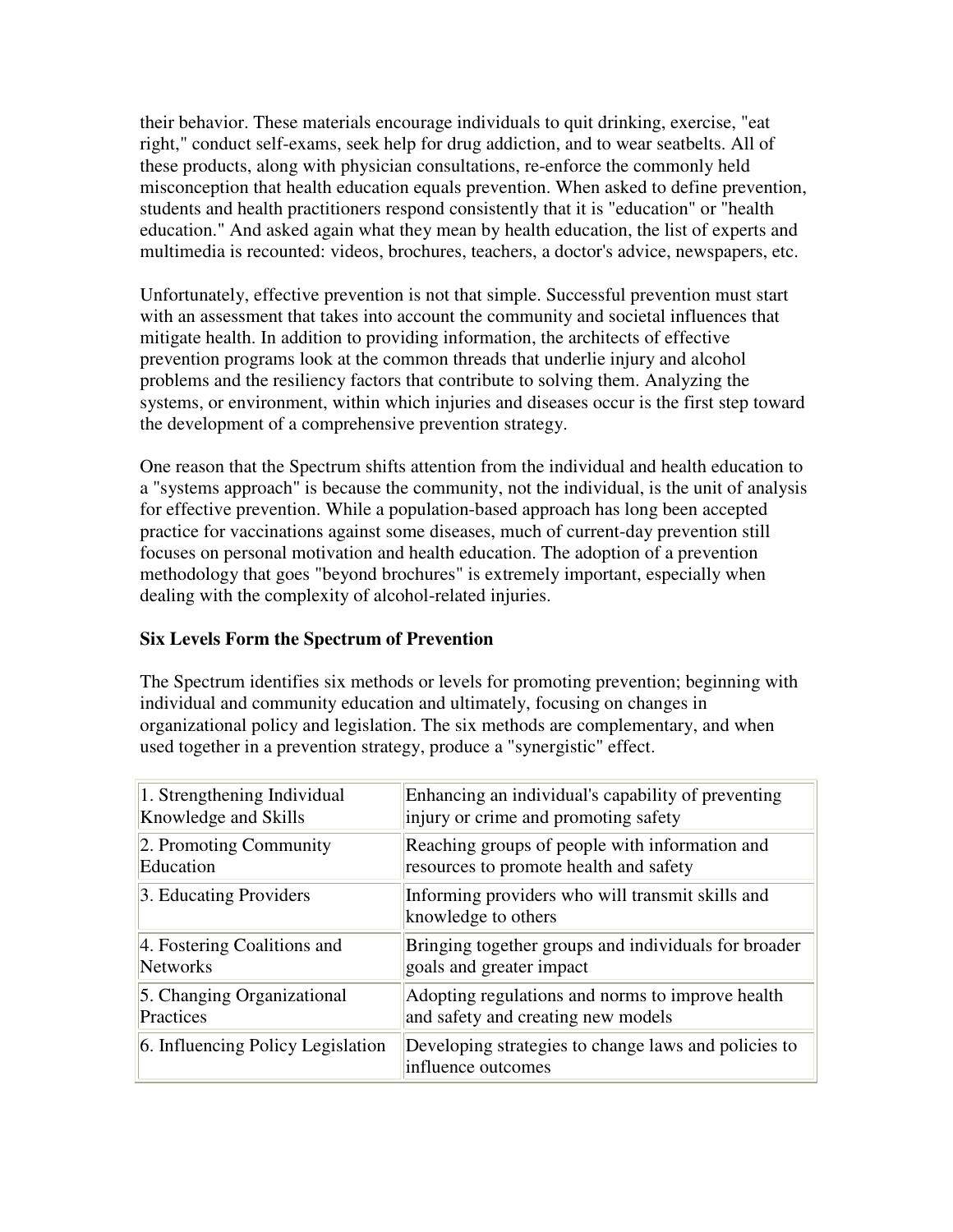### **The Value of a Comprehensive Approach**

Early drowning prevention relied upon brochures, presentations, and CPR training. But a child can drown in minutes, even with an attentive caretaker nearby who knows that a swimming pool can be dangerous. Each year, approximately 1,200 children ages 14 and under drown; and an estimated 5,000 are hospitalized for near-drowning injuries.<sup>xvi</sup> Forty-six percent of young pool drowning victims were missing for five minutes or less. XVII A fence around a pool or spa is an effective safeguard that helps prevent such tragedies. Homeowners who understand the risks of drowning may voluntarily erect a fence and keep it safely locked. Architects and, designers may change their organizational practices and priorities by promoting 4-sided fencing. However, to lower drowning rates in a community may require passage of a pool fencing ordinance. Zoning changes, such as a fencing ordinance, are more likely to be implemented with a comprehensive approach. When the community is welleducated, it is more effective and more likely to support such changes. A coalition of paramedics, relatives of drowning victims, real estate agents, firefighters, and child safety advocates can mobilize political support to ensure the passage of a fencing ordinance.

### **Using the Spectrum of Prevention to Prevent Alcohol-Related Injuries**

In this section, the authors define the six levels of the Spectrum, beginning with a description of each methodology and followed by prevention examples from three fields: unintentional injury, violence and alcohol. Each segment concludes with another example, one that shows how that particular level works "synergistically" with other levels of the Spectrum, and a useful "tip" about implementation.

### *1) Strengthening Individual Knowledge and Skills*

Strengthening individual knowledge and skills involves transferring information and know-how such that an individual's resources and capacity for preventing injury or disease are enhanced. Physician advice, for example, has been associated with reductions in morbidity, mortality, risk behaviors, and risk factors and an increase in healthy behaviors.<sup><u>xviii</u> Such advice has also been shown to decrease alcohol use and increase</sup> health care utilization among problem drinkers,  $\frac{X}{X}$  increase the likelihood of bicycle helmet ownership among parents for their children, $\frac{xx}{}$  and contribute to increased smoking cessation among hospitalized smokers.<sup>xxi</sup>

For many organizations and community agencies, individual counseling and treatment are the focus of programs designed to help individuals learn health-enhancing behaviors and change unhealthy habits. Practitioners have learned that recommendations they make about prevention in the course of providing other services can have a significant influence on client behavior.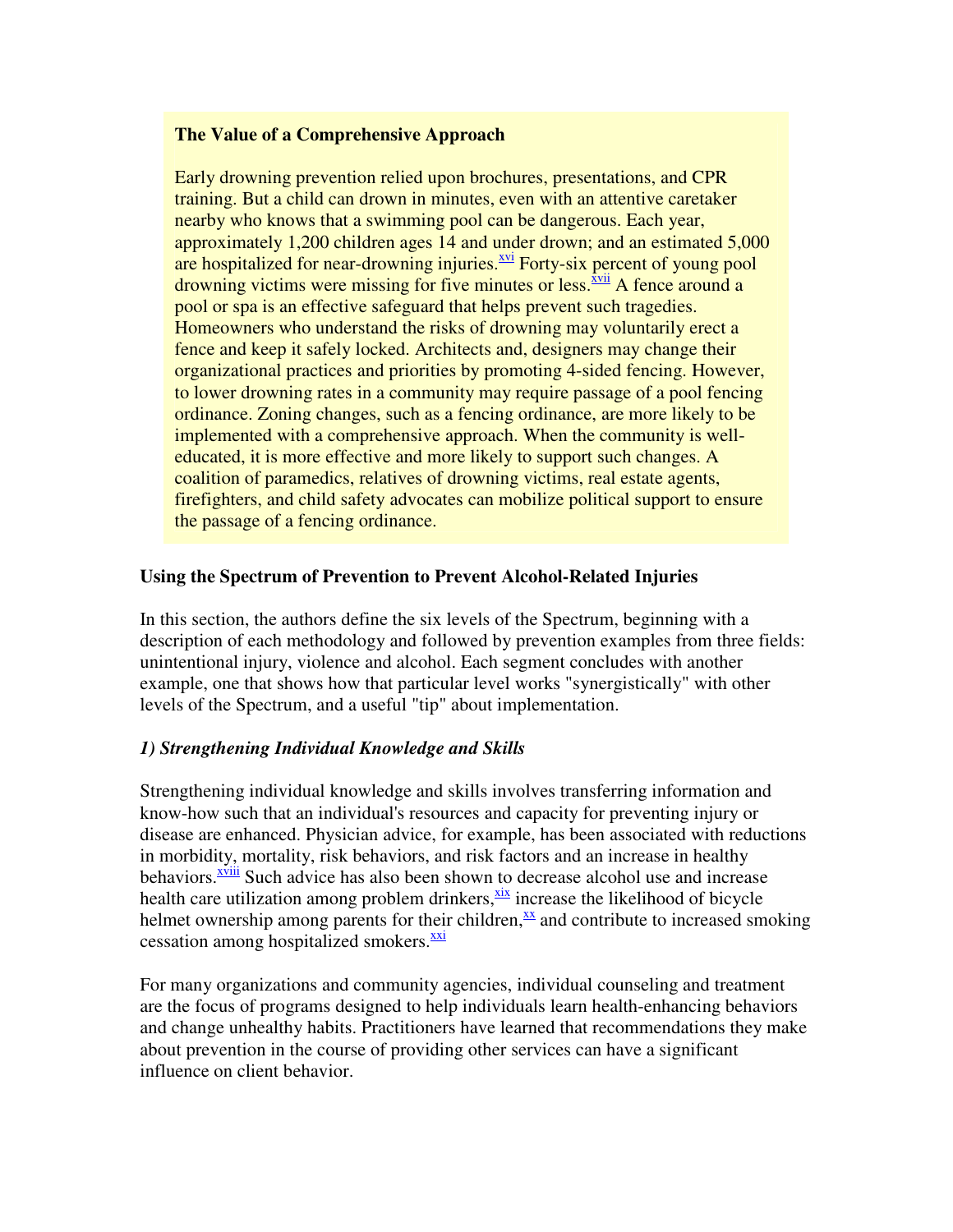During check-ups, pediatricians should ask children and their parents whether they use bicycle helmets. The doctor or staff can also share information about the risk of head injuries. Similarly, bicycle sales people could demonstrate how to properly fit a helmet for optimum safety whenever they make a bicycle sale. This example shows that the responsibility for strengthening individual knowledge and skills need not be limited to physicians and human service professionals.

Peer counselors and gang intervention specialists train youth in leadership and violence prevention skills. The youth explore the root causes of violence, cultural differences, and practice resolving conflict without resorting to violence. In the business sector, many 24 hour stores train their employees to de-escalate tense or conflict-laden situations--skills that can be used at work or home.

One very well-known program designed to reduce alcohol-related injuries by strengthening individual knowledge and skills is the "Designated Driver" program which employs high school students as peer counselors. These young people teach fellow students to understand the risks of drinking and driving. They help other students to develop skills and commitment to designate drivers, to refuse to ride with people who have been drinking, and to abstain themselves when they will be driving. Promulgation and replication of this campaign can change individual behavior, thereby significantly reducing injuries.

SYNERGY: The effectiveness of the Designated Driver program has been enhanced by an extensive community education campaign, including billboards, newspaper articles and the placement of messages in sitcom dialogue on television. This campaign would not have been successful without a strong coalition pressuring media outlets to modify their programming and organizational practices to include the designated driver message.

TIP: Unfortunately, as treatment times are condensed, particularly in a managed care environment, opportunities for educating clients and patients are diminished. Even the physician's term "teachable moment" has come to be described as a "teachable instant." Nevertheless, in a trusting one-on-one relationship with a person who is perceived to have expertise or authority, even brief comments have a lasting impact, particularly when re-reinforced over several visits.

### *2) Promoting Community Education*

A community education approach aims to reach groups of people with information and resources for improving health. Cumulative exposure to health messages in a variety of contexts has been shown to result in a reduction of alcohol consumption during pregnancy $\frac{xxiii}{}$  and lower weekly smoking rates among adolescents. $\frac{xxiii}{}$  Mass media campaigns, such as community organizing for social and public policy change, have been shown to increase awareness, change attitudes, and provide a context in which other strategies can succeed. XXIV XXV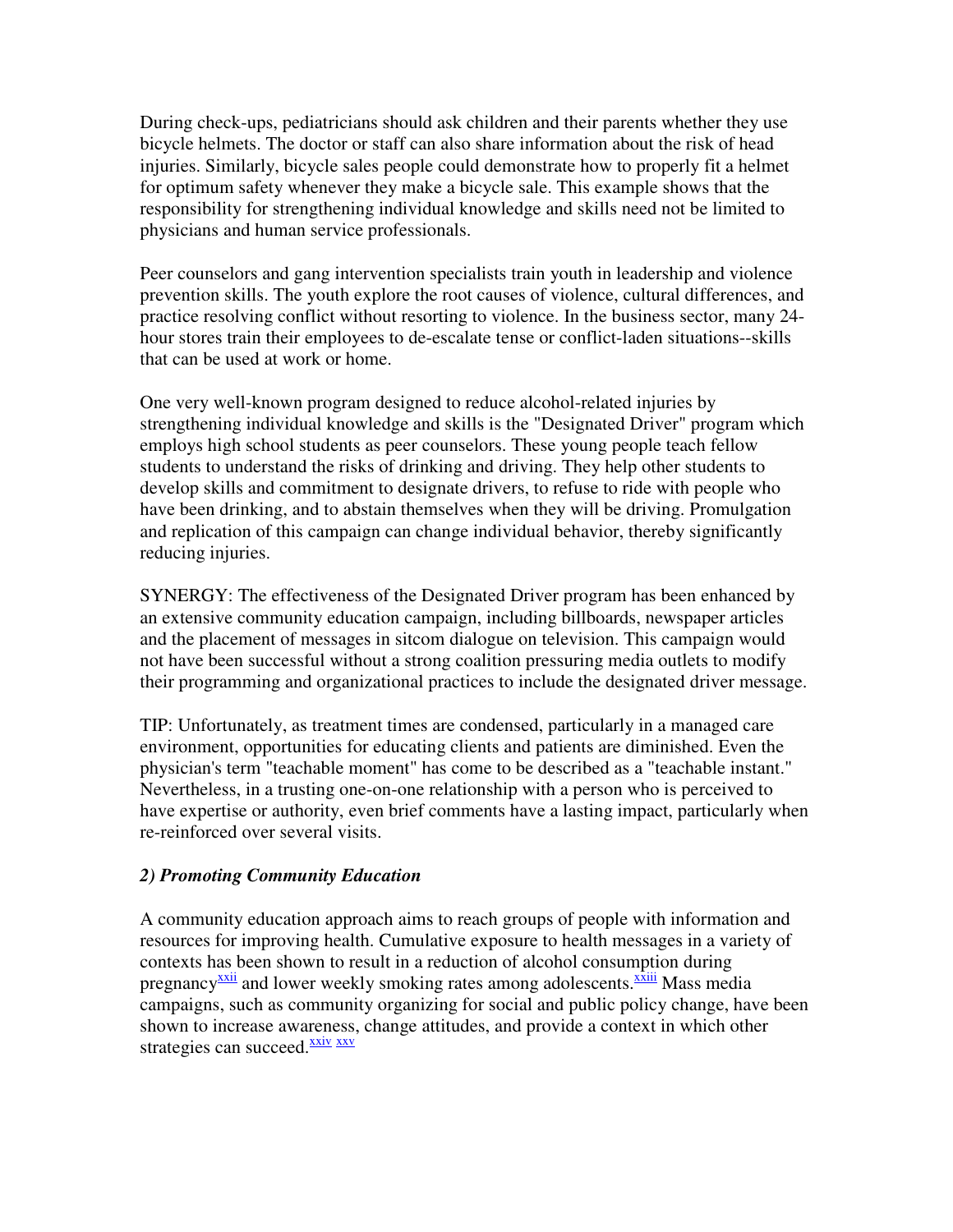Effective community education not only alerts individuals to new information, but also builds a critical mass of support for healthier behavior, norms and policy change. This level of the Spectrum is distinguished from the first in several important ways. Because community education is more broadly targeted at groups or the population at large, the messages are more general and will usually have less direct impact than a one-to-one communication. Strengthened individual knowledge and skills (Level 1) have a greater likelihood of eliciting behavior modification as a result of personal attention.

In the United States and, increasingly, worldwide, the mass media is the primary vehicle for community education. Media coverage before, during and after events reinforces prevention and intervention messages to a larger audience. And, when communities employ media strategically, with the intention of creating change in institutions and policy, this type of effort is often called "media advocacy."

Effective prevention requires skillful use of the media, including the careful development of health messages and the use of focus groups or other sophisticated marketing techniques. It is also important to have skilled staff who can respond quickly to breaking news or negative messages, such as alcohol advertising aimed at young people. Ideally, a media advocacy strategy can be used by a community to organize and apply pressure for policy-level changes to benefit the community at-large. "There is no magic bullet that can singularly solve health problems," state media advocacy expert Larry Wallach and his colleagues. "This effort requires a diverse and complementary set of approaches, and media advocacy can play an important role."xxvi

The "Bike Days" program is an excellent example of a community education campaign from the field of unintentional injury. In conjunction with police, retailers, and a local health department, bicycle enthusiasts conduct a variety of activities in schools and surrounding communities to promote cycling and safety. Using posters and the mass media to promote the events, coordinators educate and involve the public. Bike Days events include performances by professional stunt bicyclists and "bike rodeos" to teach youngsters the rules of the road and check for correctly fitted helmets.

In a community education initiative, advocates at the San Francisco Trauma Foundation in northern California created a slide presentation called "Dangerous Promises." The slides highlight the way advertisements often depict women as scantily clad and seemingly libidinous whenever alcohol is present. In addition, this slide show points out the subtle and not-so-subtle ways that violence against women is encouraged by advertising.

Friday Night Live is a high-visibility program for high school-aged students that was established to reduce injuries and deaths from alcohol and other drug use. Friday Night Live programs are often coordinated by local alcohol prevention agencies with supplemental support from a state's department of education and private grants. Friday Night Live consists of in-school activities, leadership development, rallies, and "safe rides" programs. It also provides a place where teens can enjoy themselves in an alcohol and drug free environment. Instead of using a van, one Friday Night Live program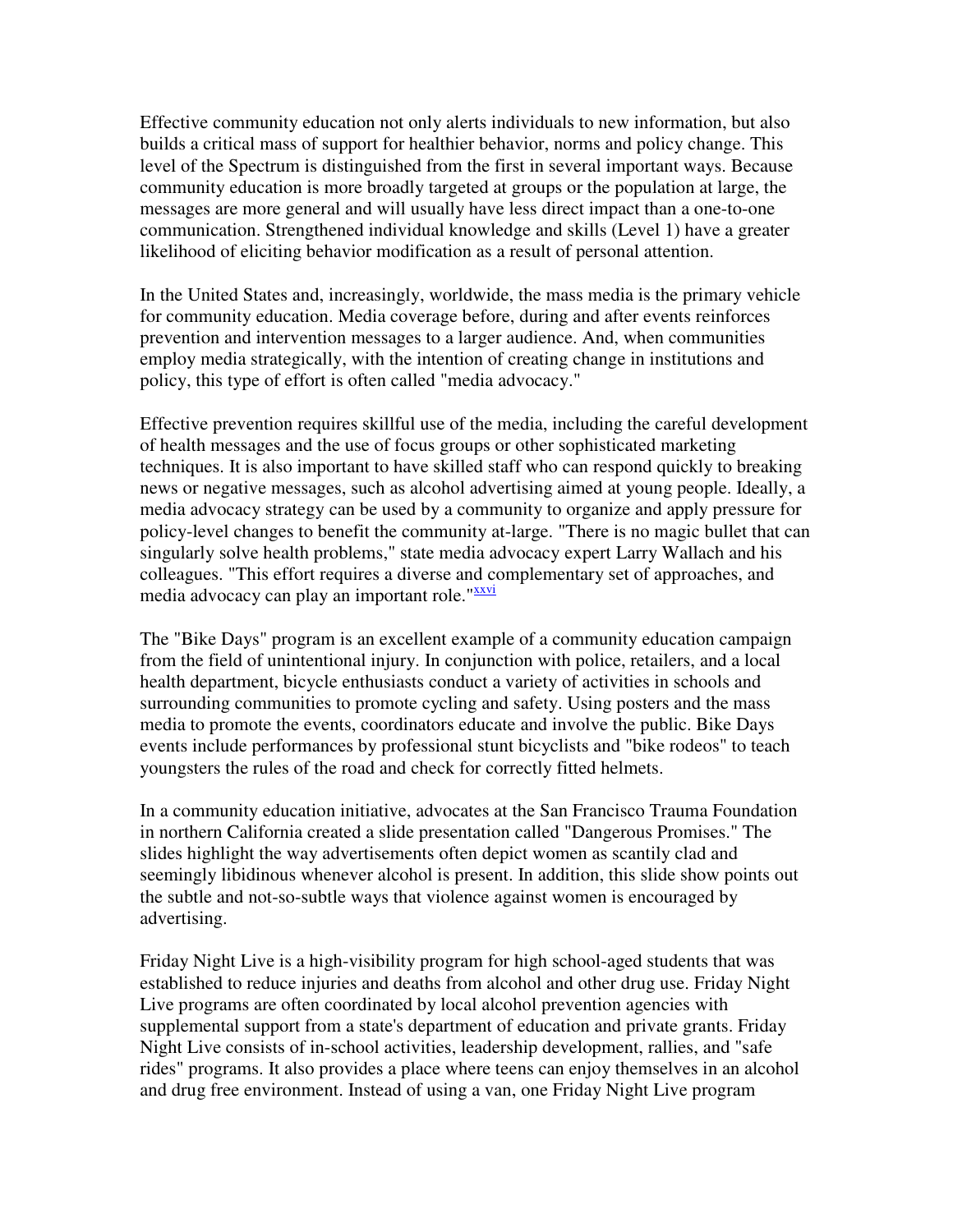educates the community about the life and death consequences of drinking by using a hearse to shuttle youth leaders between program sites.

SYNERGY: Recently, in a classroom exercise, young students were asked what sound does a frog make? And, due to the pervasiveness in U.S. media of an advertisement featuring three frogs, the kids answered, "Bud..," "Weis..," "Er..," just as the frogs do in the commercial. This experience has been recounted and used in a training for educators to help them understand the powerful influence that mass media has on children. This example was also used to alert Anheuser Busch stockholders that the company's beer marketing tactics should be changed, starting a movement within the company to alter its advertising policies and practices.

TIP: Given the omnipresence of media, community education events should be designed with press coverage in mind. Rather than simply sending press releases, it is important to conceptualize the message and to consider how best to gain attention well in advance of an event. To increase the possibility of coverage, it is helpful to pre-arrange opportunities for the media to interview an expert or authority on the subject either before, after or during the event. Consider what elements would tell a good visual story and plan a "photo opportunity."

# *3) Educating Providers*

Because providers have influence within their fields of expertise, as well as opportunities to transmit information, skills and motivation to patients, clients, and colleagues, it is essential that they receive education to improve their own understanding of prevention. Certain professionals, e.g. doctors, firefighters, etc. , are also highly effective advocates for policy change related to their experiences on the job. But people in other positions in a community also have opportunities to be role models and providers of information, if they receive appropriate training.

A Special Report to the U.S. Congress on Alcohol and Health published in 1990 describes successful programs that trained alcohol servers to help reduce alcohol abuse and related injuries. Servers' post-training behavior demonstrates an increased effort to reduce the amount of alcohol served as well as to decrease the amount consumed by patrons.<sup>XXVII</sup> Medical training has recently begun to place more emphasis on teaching doctors the value of advising patients about the diseases associated with unhealthy practices. XXIX

Since 1990 traffic reporters in northern and southern California have attended conferences where they learned that "injuries are no accident." At these conferences, injury prevention specialists explain that most injuries are predictable, and therefore, preventable. Although the connection between driving under the influence and collisions is well-established, participants also learn that they have an important role as communicators who can reach large numbers of people every day with prevention messages.<sup>2</sup>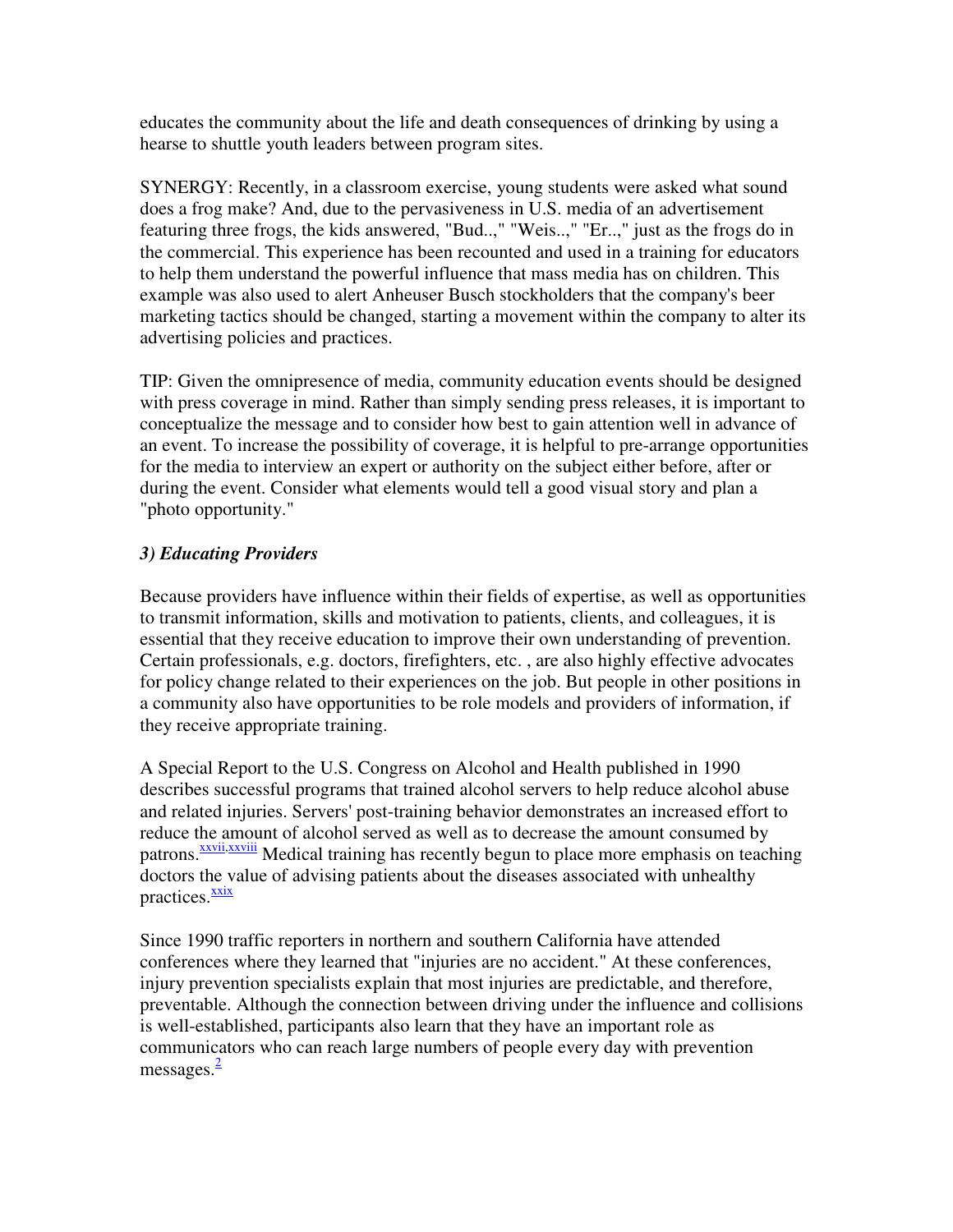To respond to the needs of health care and educational providers, violence prevention experts at the Harvard School of Public Health, Education Development Center, Inc., and the Prevention Institute developed an advanced training of violence prevention. The curriculum combined pioneering courses taught at Harvard and University of California at Berkeley. In the first year of the training program, over 100 people representing all regions of the United States were trained and agreed to conduct at least three trainings each in their communities. Preliminary evaluations indicate more than three-quarters have reached or exceeded this goal, and as a result, thousands of people have received training in violence prevention.

Within the hospitality industry, a number of businesses have adopted "Server Education" programs. Managers train bartenders and serving staff to identify customers who have had too much to drink, how to suggest that the customer shift to non-alcoholic beverages, and when to stop serving alcohol. The number of patrons leaving a bar legally intoxicated has been shown to be reduced by up to fifty percent in some communities. $\frac{xxx}{xx}$ 

SYNERGY: In the early 1990s, classes were initiated at Harvard and the University of California to teach violence prevention . These courses, which aim to educate future providers, deliver a comprehensive perspective, including epidemiology, partnerships, and program and policy development. Proponents of prevention education have used the example of these courses to advocate for and successfully expand course offerings to include violence prevention at many other colleges and universities. Additionally, health departments have adapted the curricula for staff training, and the national program of training violence prevention trainers (mentioned above) is based upon the curricula.

TIP: Typically, providers are defined as professionals, para professionals and community activists who work in health, social services, education, or other community organizations. However, a more inclusive perspective recognizes that there is a role for many other members of the community who "provide" information and expertise.

# *4) Fostering Coalitions and Networks*

A collaborative approach brings together the participants necessary to ensure an initiative's success. The success of many public health movements such as the effort to decrease alcohol access to minors $\frac{x \cdot x \cdot x^2}{x}$  and challenges to existing alcohol policy has been directly related to the involvement of coalitions.<sup>XXXII</sup> The formation and efforts of coalitions have also been credited with the passing of Proposition 99 in California, a law that, five years from its passage in 1988, saw a 27% decrease in tobacco use (three times faster than the national average). $\frac{xxxiii}{x}$ 

Coalitions are useful for accomplishing a broad range of goals that reach beyond the capacity of any individual member organization. By working together, coalitions (and often partnerships, collaboratives and networks) can: conserve resources by reducing duplication and sharing expenses; foster cooperation between diverse sectors of society, and increase the credibility and often the impact of their efforts. Like a jigsaw puzzle, each piece is important, and when put together the picture becomes clear.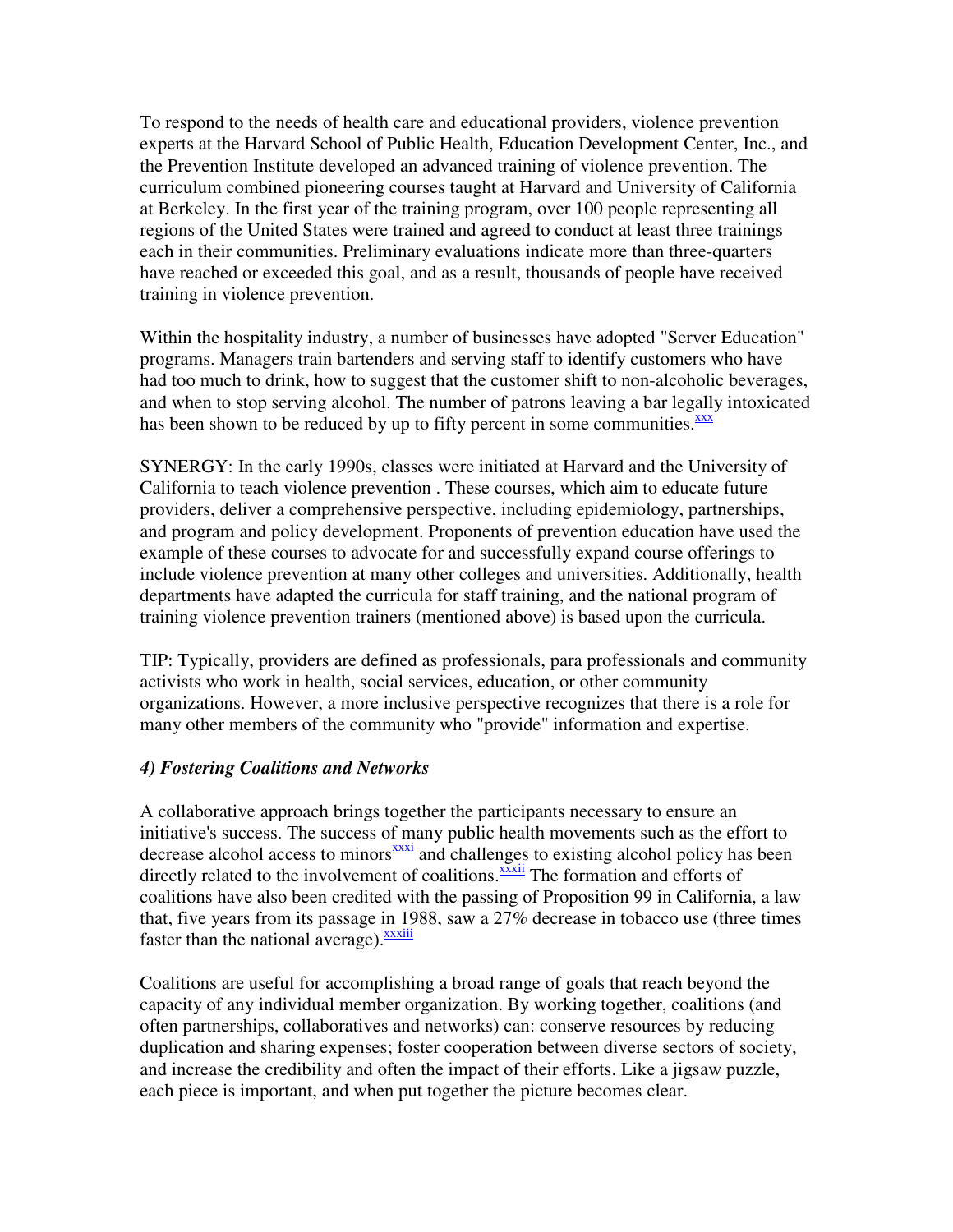In the example of drowning prevention, zoning changes, such as the adoption of a fencing ordinance, cannot be accomplished without well-educated, vocal individuals working together. A coalition of paramedics, relatives of drowning victims, firefighters, and child safety advocates can mobilize political support to ensure the passage of a fencing ordinance.

The National Funding Collaborative, formed by foundations across the U.S. that are working to create a comprehensive violence prevention model, awarded violence prevention grants to fourteen local collaboratives in cities and rural areas throughout the U.S. While each group works primarily in its own community, the collaboratives benefit from networking and mutual aid.

Federally-funded Community Substance Abuse Partnerships (CSAP) exist in many communities throughout the country. In 1992, a northern California CSAP joined forces with a local United Way, a battered women's program, other community agencies, a public health violence prevention organization, and more than ten high schools to sponsor a youth conference on drug, alcohol and violence prevention. Together, these organizations mentored a group of youth organizers who planned and implemented the conference. More than 250 teens attended workshops, a job and information fair, and a dinner/dance.

SYNERGY: For many years, drivers were admonished to drive carefully and to obey speed laws. Then consumer advocates and traffic safety leaders banded together to advocate for changes that would lower death and injury rates. Over the last 40 years, auto makers' standards have been improved, seatbelts, child safety seats, and airbags have gained community acceptance, and laws enforcing the provision and use of safety devices are being enforced. As a result, highway injuries and deaths continue to drop, even while the actual number of miles driven has increased.

TIP: A new coalition should not be formed in response to every issue. It is important to discover if there is another group working on the problem and to assess the level of commitment and time necessary for sustaining a new coalition. For additional information on coalitions, see author Cohen's article, "Developing Effective Coalitions: An Eight Step Guide."XXXIV

# *5) Changing Organizational Practices*

By changing its own internal regulations and norms, an organization can affect the health and safety of its members and influence the community as a whole. The area of changing organizational practices is the least understood and most frequently ignored component of the Spectrum. Yet, this method has enormous potential. Changes in organizational practice to accommodate employee needs, such as providing day care facilities at the work site, have the added benefit of reducing economic and emotional stress on that employee and his or her family. To take this idea one step further, health experts Heaney and Goetzel suggest that "providing opportunities for individual risk reduction counseling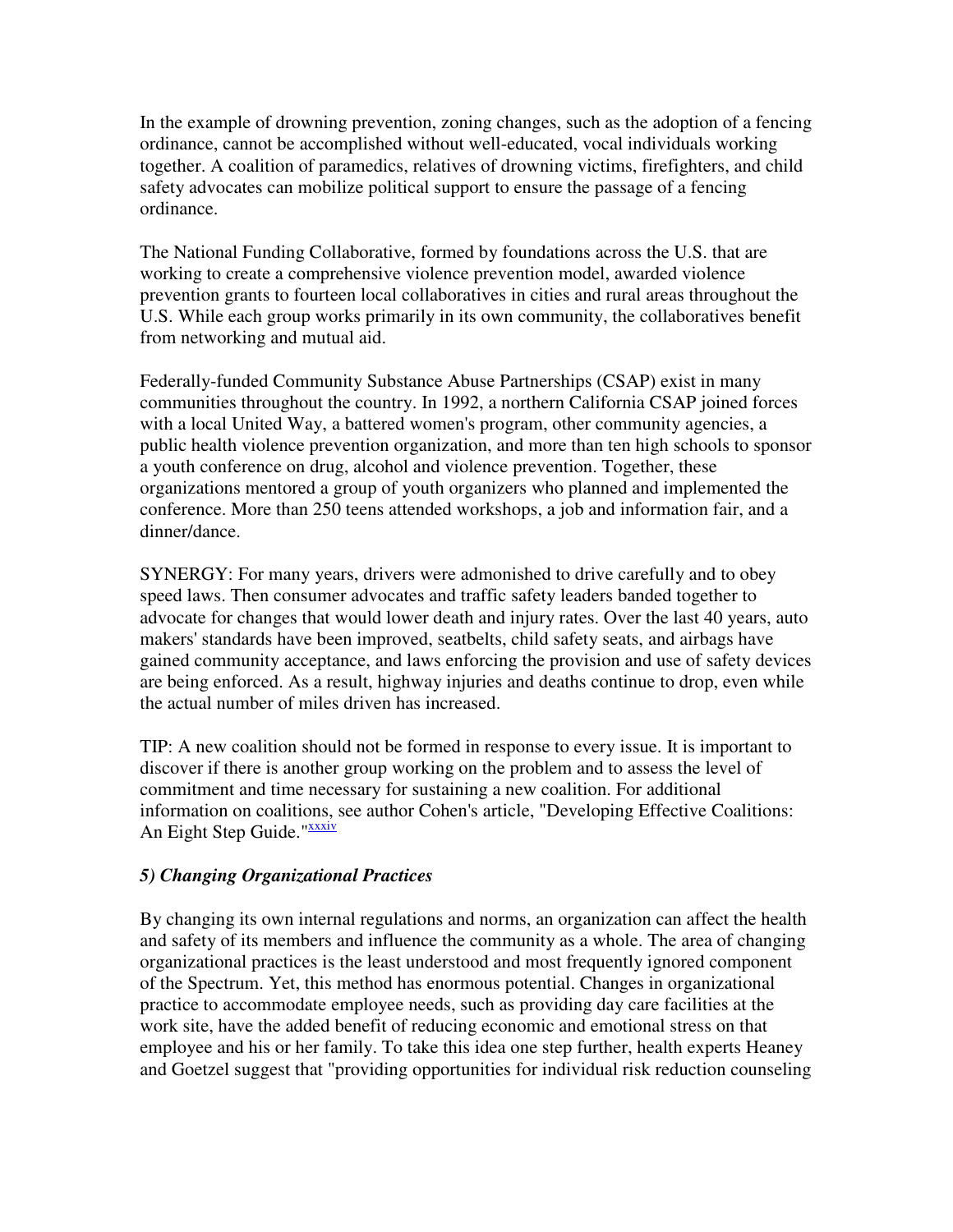for high risk employees within the context of comprehensive programming may be the critical component of an effective work site health promotion program."XXXV

To ensure driver safety and a commitment to the health and well-being of their employees, a county government required that all newly purchased fleet vehicles be equipped with air bags. With the adoption of the air bag requirement, this government showed its constituents that it had a firm commitment to safety and prevention.

Changes in law generally require a concomitant change in organizational practice. For instance, after the passage of national regulations setting the minimum drinking age at 21, new enforcement procedures were adopted. The passage and enforcement of minimum drinking age laws are attributed with saving an estimated 15,667 lives between 1975 and 1995.<sup>*XXXVI*</sup> Increased police protection has been shown to decrease mortality rates for several alcohol-related causes of death, especially homicides and traffic accidents.<sup>xxxvii</sup>

Ten years ago, there was only a handful of conflict resolution programs in high schools, but the success of these programs in reducing the incidence of on-campus violence has resulted in the adoption of similar programs in thousands of American schools. At the same time, staff training in mediation has become common practice in districts throughout the U.S.

The Center on Alcohol Advertising successfully targeted the beer industry with its "Hands Off Halloween" campaign. The goal of their campaign was to discourage brewers from using the classic symbols of Halloween, primarily a children's holiday, to promote beer. Industry reports show that Miller Brewing Company, for instance, had identified Halloween as its second biggest night for bar and restaurant sales (behind St. Patrick's Day). Stroh Brewery also ranked Halloween as number two, behind the Super Bowl.

The Beer Institute, which is the trade association for the beer industry, refused the Hands-Off Halloween national coalition's request that the Institute revise its voluntary advertising code to discourage members for using Halloween theme marketing materials. The Center on Alcohol Advertising then shifted its organizational change efforts to the local level, asking merchants to send objectionable promotions back to their distributors. Dozens of communities across the country participated and thus reduced children's exposure to Halloween beer promotions. In response to this effort, Anheuser-Busch, the world's largest brewer, modified its 1996 Halloween ads to eliminate jack-o-lanterns, black cats and costumed characters that attract children's attention.

SYNERGY: In one low income community, the Police Activities League made a request to the Nike Corporation that they create a specially-designed basketball court like the animated court featured in their television advertisements during the National Basketball Association (NBA) Playoffs. Nike's positive response, using promotional dollars for a community improvement, represented a change in the company's organizational practices. Nike's contribution helped a local violence prevention coalition, of which PAL was a member, by installing a recreational facility in a neighborhood that was sorely lacking in alternatives for youth.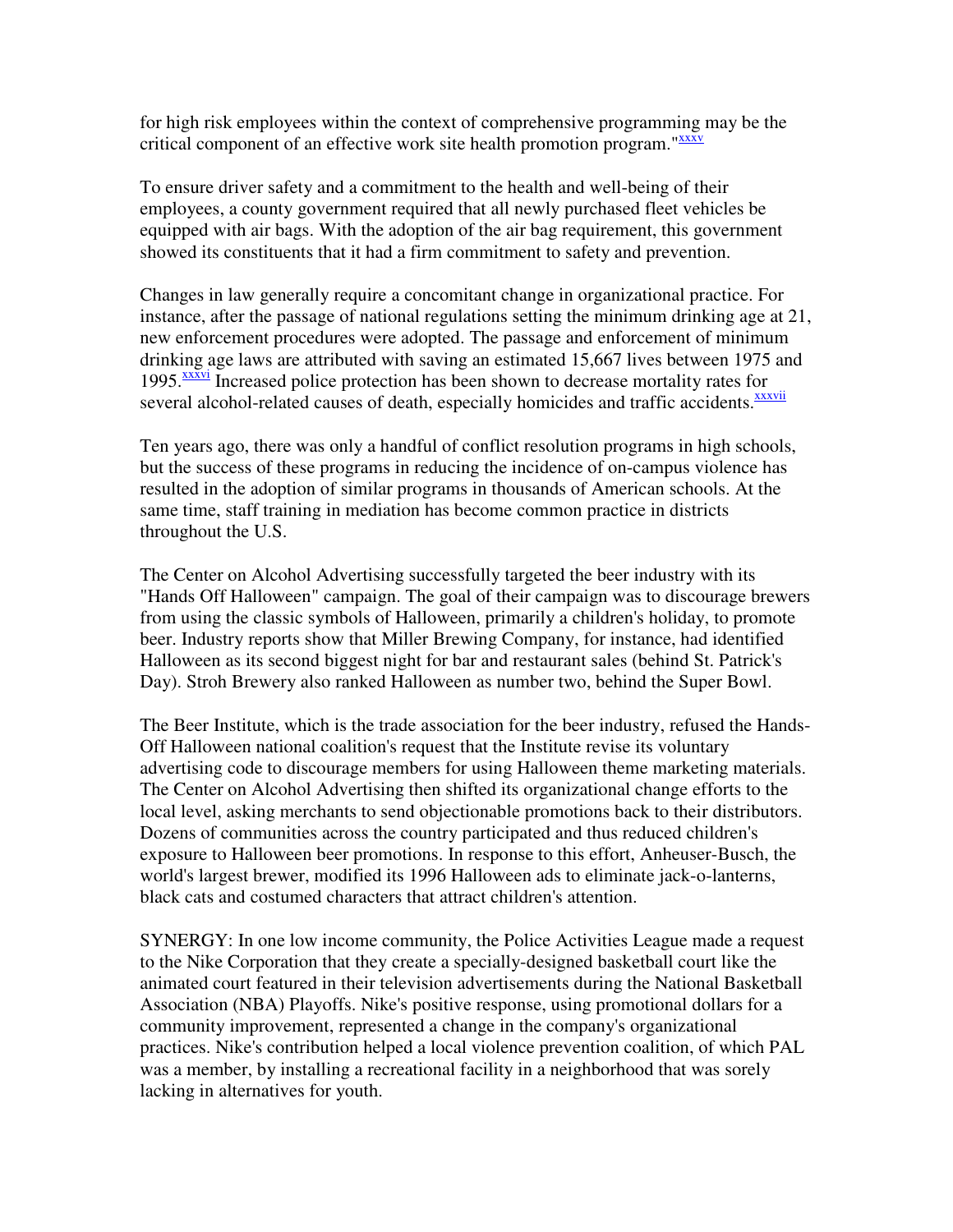TIP: Begin by implementing changes in the organization that is most familiar. Then, when asking other organizations to change, you have the credibility and knowledge base to say, "we've tried it ourselves, here is how it worked."

# *6) Influencing Policy and Legislation*

Influencing policy usually presents the opportunity for the biggest improvement in health outcomes. "...Studies of traffic crash data contain substantial support for the relationship between legal drinking age and the involvement of young drivers in traffic crashes. With occasional exceptions, studies of reductions in the legal drinking age were accompanied by increases in crash and fatality data among youth in the affected ages. Similarly, the preponderance of studies of increases in the legal drinking age have indicated that such increases in the legal drinking age have had the effect of reducing traffic crashes and fatality rates among youth in the affected ages."*xxxviii* Increases in the price of alcohol and cigarettes are also associated with decreases in mortality rates. XXXIX

This category includes changes in local, state and national laws, as well as the adoption of formal policies by boards and commissions. Both institutional and legal policies can affect large numbers of people. In some cases, laws and policies already exist that could protect public health and safety; but an additional law or change in policy may be necessary to ensure its effectiveness. For instance, a ballot measure might be required to fund additional enforcement of laws prohibiting liquor sales to minors. Coalitions and media advocacy techniques have been critical to the development and implementation of policy change.

"Media advocacy ... focuses on the power gap, viewing health problems as arising from a lack of power to create social change," states Lori Dorfman et al. of Berkeley Media Studies Group. "Media advocacy's target is the power gap. It attempts to motivate social and political involvement rather than changes in personal health behavior.<sup>" $\mathbf{X}$ </sup> Media advocacy is an integral part of a comprehensive prevention campaign. As Dorfman et al. explain, "[m]edia advocacy typically addresses short-term, pressing issues (e.g., a specific advertising campaign for a new, youth-oriented alcoholic beverage) only in the broader context of overall policy development and change."Xli

The examples of political and legislative changes that have impacted prevention are many and varied. In general, policies that require safe practices, safety standards, and the use of safety equipment can dramatically reduce injury. For example, recent data demonstrate that California's mandatory motorcycle helmet law has reduced dramatically the number of serious and fatal head injuries.<sup>xlii</sup>

Several cities and counties throughout the United States have recently passed laws that regulate the conditions under which guns may be bought and sold in spite of powerful opposition from the major pro-gun lobby, the National Rifle Association. By reducing the availability of deadly weapons these new laws are helping to lower the toll of firearm death and injury. Equally important, these victories are building momentum for a more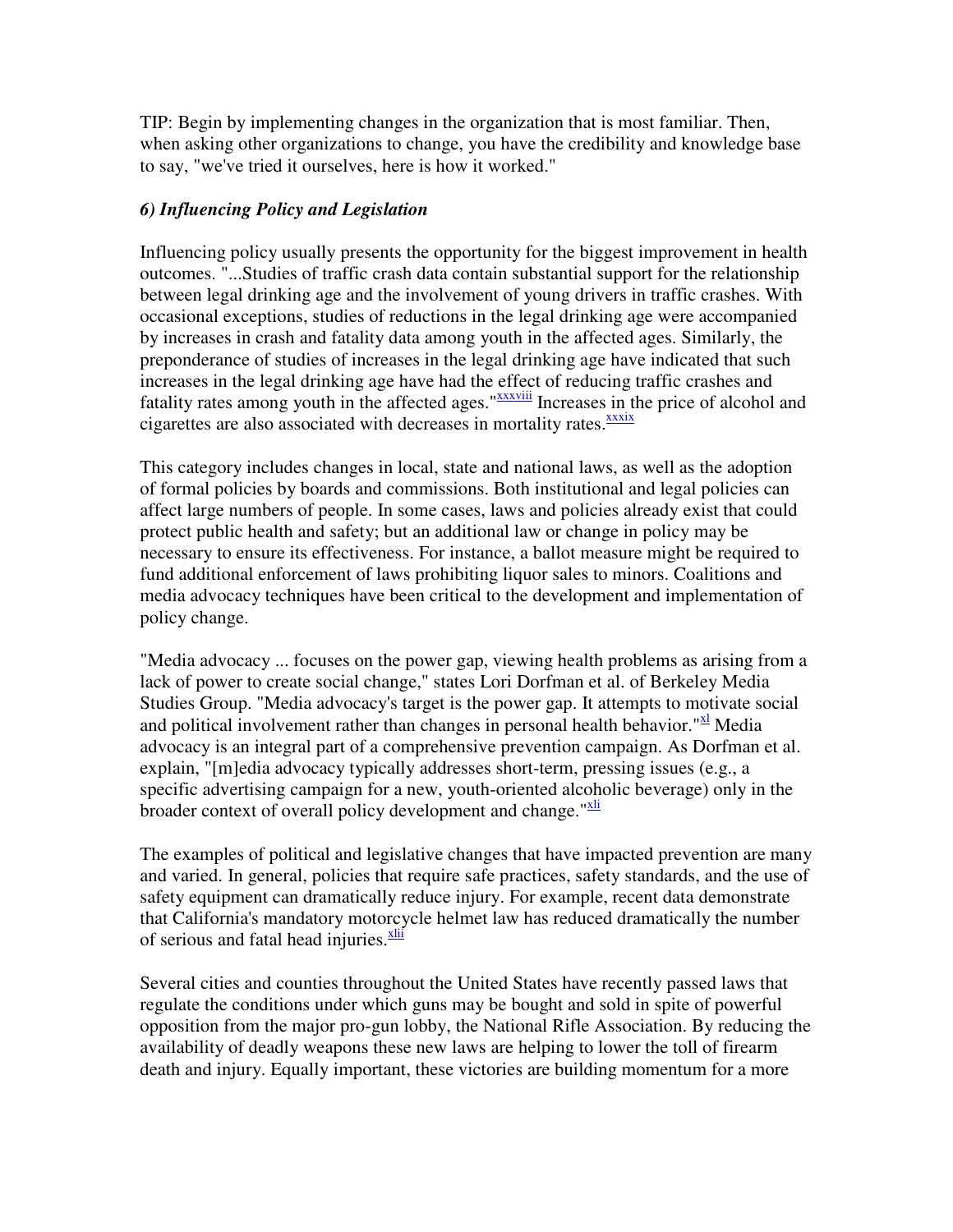comprehensive set of state and national gun regulations to stem the rising tide of firearm violence.

Communities intent upon lowering violence and other problems related to alcohol abuse have mounted campaigns to regulate the density of liquor outlets in their neighborhoods. The City of Oakland, California levies a tax on outlets to cover additional law enforcement costs associated with alcohol sales. Other examples include efforts to ban billboards that advertise alcohol on highways or in communities with a high risk for alcohol-related violence and other injuries.

SYNERGY: The Harbor Patrol has taken advantage of the introduction of a new law to educate the public about the dangers of steering a boat while intoxicated. Extensive news coverage of the new law, which increases the penalties for driving under the influence, informs the public of both the dangers and the penalties. The new law necessitated additional training of enforcement officers and in combination with the publicity, this policy is helping to reduce injuries.

TIP: Local policies can often be catalysts for regional and national reform. The successful implementation of a local policy often leads to its replication in other areas, a process that can create a groundswell of public opinion that attracts the attention of lawmakers.

# **Data and Evaluation**

The Spectrum of Prevention's six levels comprise a strategy that together can improve health outcomes. To develop a successful strategy it is essential to first review the data and determine an appropriate set of objectives. During implementation, ongoing evaluation of the overall approach and the individual activities at each level of the Spectrum will provide information necessary for adjusting the strategy to best meet the objectives.

For example, after a young boy was crushed by a train, the community was ready to mobilize to prevent future recurrences from happening. However, after reviewing child injury data from that community, it became clear that train-related injuries were extremely rare, and many more children were killed by cars. As a result of looking at this data, a coalition formed to promote the safety of child pedestrians. Although the coalition initially focused its efforts on young children going to and from school, members later realized that children were at risk later in the day around neighborhood parks and so the coalition expanded its efforts to include neighborhood outreach.

At the design stage, when first beginning to strategize various activities along the Spectrum, it is very helpful to also identify ways to measure success and to gather input from participants and the affected community. Shifts in community norms and the effectiveness of coalitions, for instance, are difficult to measure, but the increasing development of process evaluations and survey tools can help to quantitatively evaluate prevention initiatives.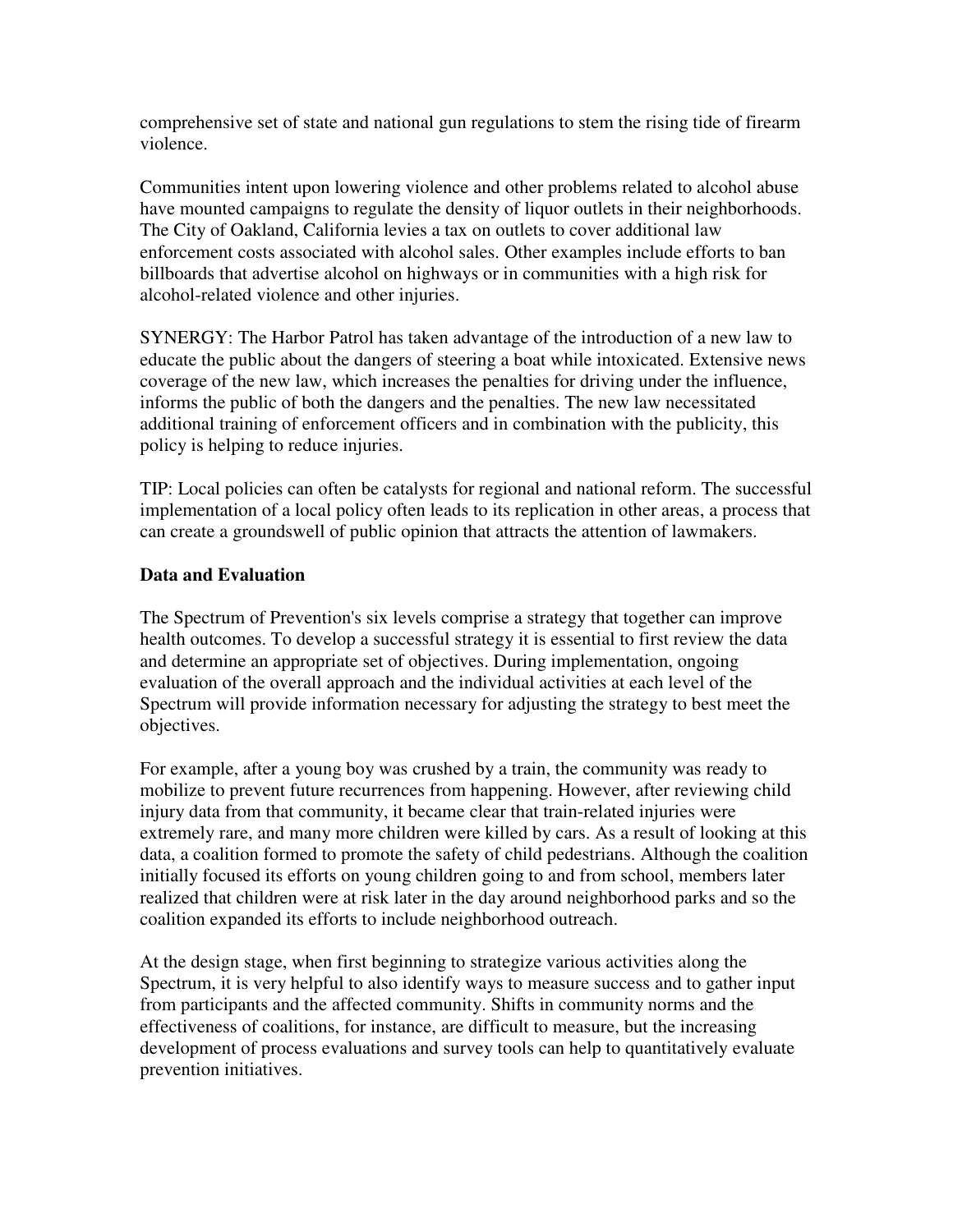## **Conclusion**

"The Spectrum of Prevention" was initially introduced in 1982 at a conference of health care leaders wanting to identify a more effective preventive approach. A training video, "Beyond Brochures: New Approaches to Prevention," was produced to document the conference proceedings. $\frac{x\text{liii}}{x\text{li}}$  In the video, which has been used widely for training students and staff, participants describe a "systems approach" and the Spectrum of Prevention methodology. Another resource for understanding and implementing the Spectrum is the paper, "Building Effective Coalitions: An Eight Step Guide."Xliv

The Spectrum has been applied to health problems in communities throughout the United States and worldwide. In California, where the Spectrum was introduced, state-funded projects, from injury prevention to nutrition and fitness, have been required to use of the Spectrum of Prevention in program design and evaluation. The Spectrum has also been used in Requests For Proposals (RFPs) as a way to evaluate the merit of competing applicants.

Because of the growth of interest in a "systems approach," the Spectrum is increasingly applied to a variety of community health and social problems. The use of the Spectrum of Prevention to integrate the efforts of alcohol prevention and injury prevention offers hope for significant reduction of alcohol-related injuries.

### **Footnotes**

<sup>1</sup> Unless otherwise noted, all statistics in this paper refer to the United States.

 $2$  These conferences have been coordinated by the Contra Costa County Prevention Program and the Annenberg School of Communication.

<sup>i</sup> Albee GW. Psychopathology, prevention, and the just society. *J Prim Prev*, 1983, 4(1), 5-40.

ii Wolfgang M. *Patterns in criminal homicide.* Philadelphia: University of Philadelphia Press, 1958.

iii Pernanen K. Alcohol and crimes of violence. In: Kissin B, Begleiter H (eds), *The biology of alcoholism: social aspects of alcoholism*. Vol. 44. New York: Plenum Press, 1976.

iv Pernanen K. *Alcohol in human violence.* New York: Guilford Press, 1991.

v Murdoch D, Phil RO, Ross D. Alcohol and crimes of violence: present issue: *International Journal of the Addictions*. 1990:25:1065-1081.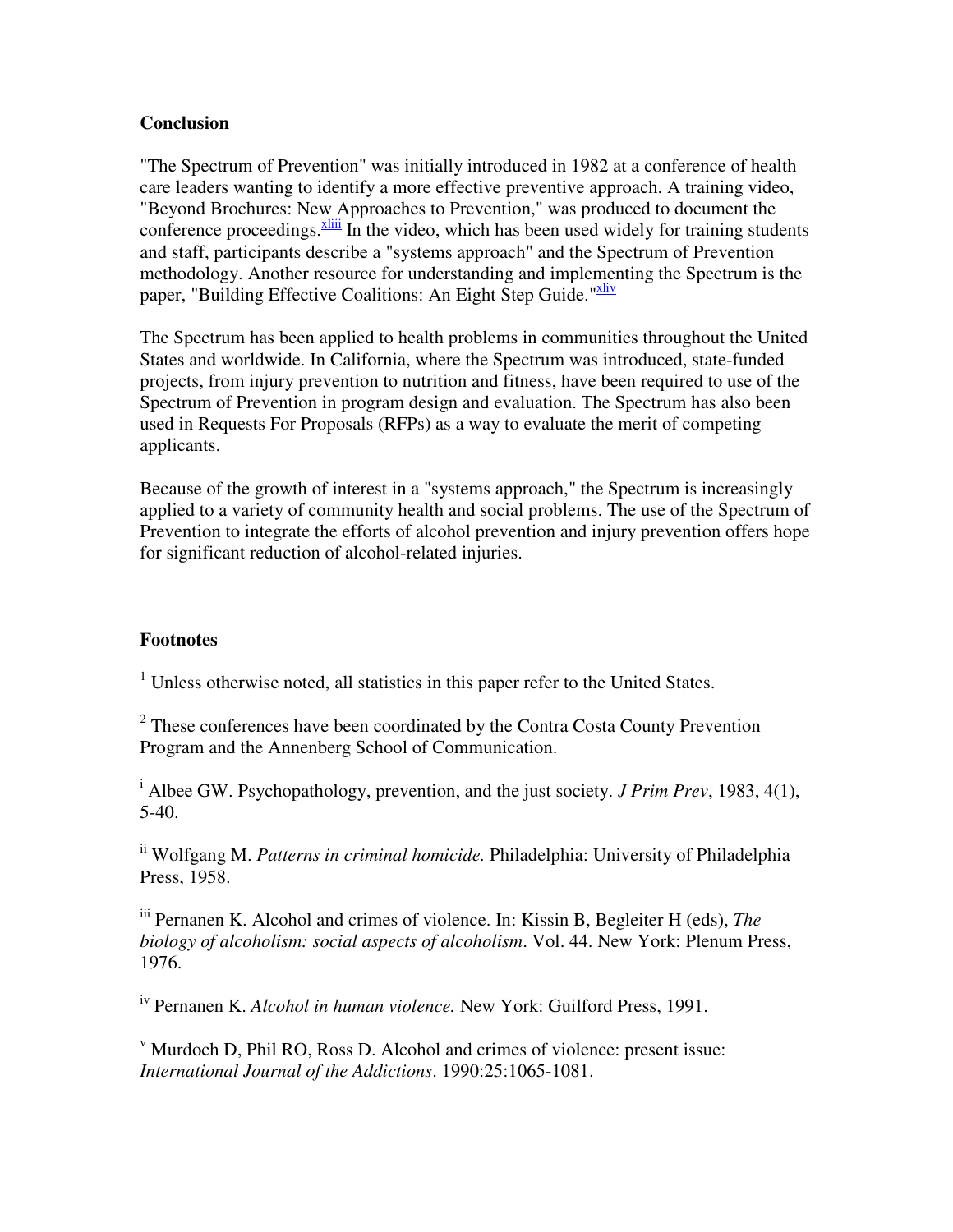vi Roizen J. Estimating alcohol involvement in serious events. In: National Institute on Alcohol Abuse and Alcoholism. Alcohol Consumption and Related Problems. Alcohol and Health Monograph No. 1. DHHS Pub. No. (ADM) 82-1190. Washington, DC: Supt. of Docs., U.S. Govt Print. Off., 1982, pp. 179-219.

vii Collier JD, Malin H. State and national trends in alcohol related mortality: 1975-1982. *Alcohol Health and Research World* 1986; 10(3): 60-64, 75.

viii Roizen J. Alcohol and trauma. In: Giesbrecht N, Gonzales R, Grant M, Osterberg E, Room R, Rootman J, Towle L, eds. *Drinking and casualties: accidents, poisonings, and violence in an international perspective*. London: Routledge, 1988, pp 21-69.

ix Rada RT, *Clinical aspects of the rapist.* New York, Grune and Straton, 1978.

x Richardson DR, Hammock GS. Alcohol and acquaintance rape. In: Parrot: A, Bechhofer L, eds. *Acquaintance rape: the hidden crime.* New York: Wiley-Interscience, 1991.

xi Johnson SD, Gibson L, Linden R. Alcohol and rape in Winnipeg. 1966-75. *J Study of Alc* 39 1887-1894, 1978.

xii Calhoun S, Coleman V. Alcohol availability and alcohol-related problems in Santa Clara. Santa Clara County Health Department, Santa Clara, CA 1989.

xiii Greenfield TK, Rogers JD. Who drinks most of the alcohol in the US? The policy implications. Alcohol Research Group, Berkeley.

xiv Cohen L, Swift S. A public health approach to the violence epidemic in the United States. In: *Environment and Urbanization*, Vol.5, No.2. pp. 50-66. London, United Kingdom, October 1993.

xv Middaugh J ed. Alcohol and drug use among Alaska adolescents. In: *State of Alaska Epidemiology Bulletin*. Anchorage, Alaska, February 26, 1997.

xvi Millter TR. Children's Safety Network Economics and Insurance Resource Center Fact Sheet. 1994.

xvii U.S. Consumer Product Safety Commission. Child Drowning Study: A report on the epidemiology of drownings in residential pools to children under five. 1987.

xviii Gruninger UJ. Patient education: an example of one-to-one communication. *Journal of Human Hypertension*, 1995 Jan, 9(1):15-25.

xix Fleming MF, Barry KL, Manwell LB, Johnson, K London R. Brief physician advice for problem alcohol drinkers. A randomized controlled trial in community-based primary care practices. *JAMA* 1997 Apr 2, 277(13):1039-45.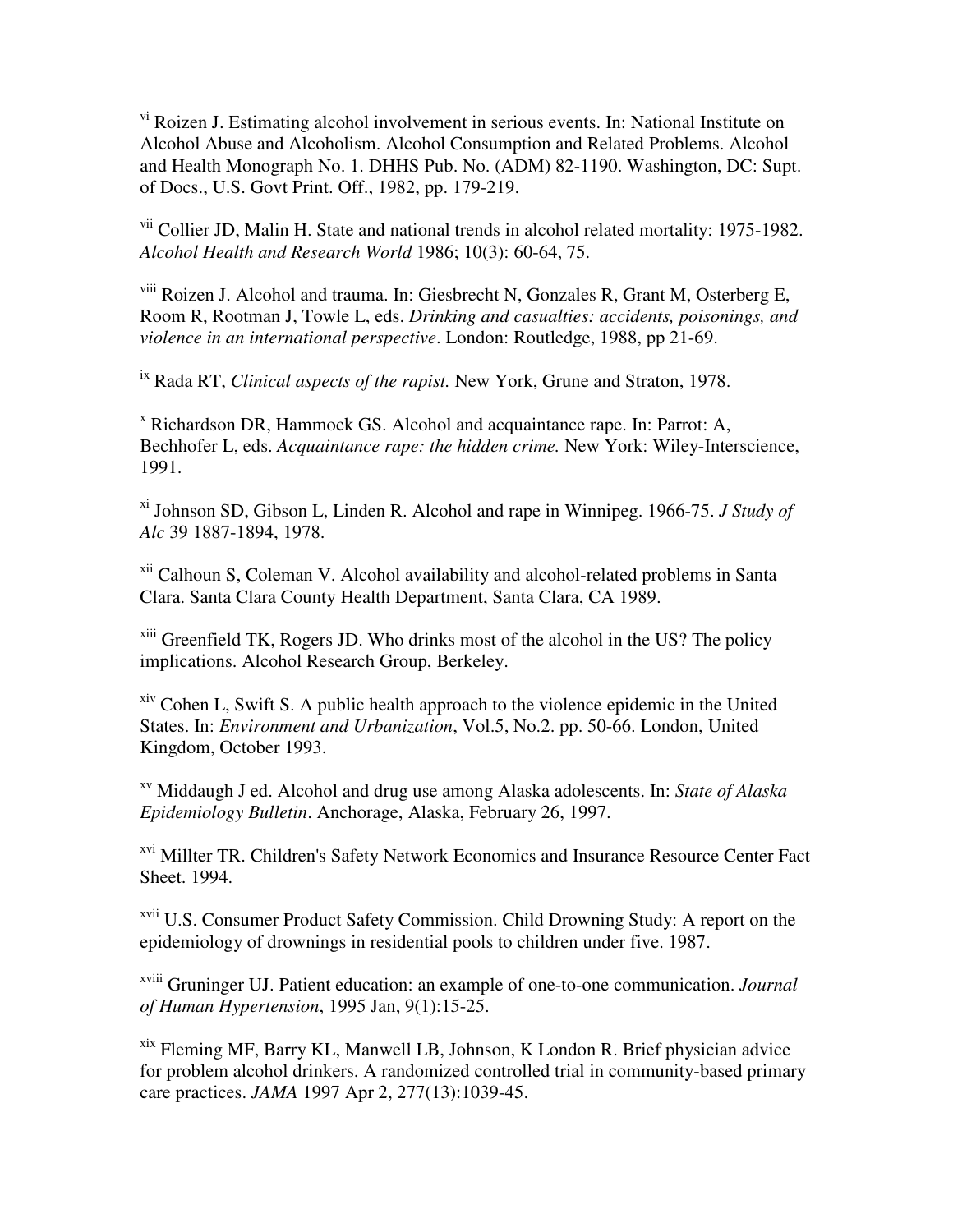$X<sub>x</sub>$  Schneider ML, Ituarte P, Stokols D. Evaluation of a community bicycle helmet promotion campaign: what works and why. *American Journal of Health Promotion*, 1993 Mar-Apr, 7(4):281-7.

xxi Miller NH, Smith PM, DeBusk RF, Sobel DS, Taylor CB. Smoking cessation in hospitalized patients. Results of a randomized trial. *Archives of Internal Medicine*, 1997 Feb 24, 157(4):409-15.

<sup>xxii</sup> Kaskutas LA, Graves K. Relationship between cumulative exposure to health messages and awareness and behavior-related drinking during pregnancy. *American Journal of Health Promotion*, 1994 Nov-Dec, 9(2):115-24.

xxiii Worden JK, Flynn BS, Solomon LJ, Secker-Walker RH, Badger GJ, Carpenter JH. Using mass media to prevent cigarette smoking among adolescent girls. *Health Education Quarterly*, 1996 Nov, 23(4):453-68.

xxiv Rootman I. Preventing alcohol problems: A challenge for health promotion. *Health Education* 24:2-7, 1985.

xxv Jernigan DH, Wright PA. Media advocacy: lessons from community experiences. *Journal of Public Health Policy*, 1996, 17(3):306-30.

xxvi Wallack L, Dorfman, L, Jernigan D, Themba M. *Media advocacy and public health: power for prevention.* Sage Publications. Newbury Park, California. 1993. pp 27.

xxvii Geller ES, Russ NS, Delphos, WA. Does server intervention make a difference? *Alcohol Health and Research World* 11(4):64-69, 1987.

xxviii Russ NW, Geller, ES. Training bar personnel to prevent drunken driving: A field evaluation. *Am J Public Health* 77:952-954, 1987.

<sup>xxix</sup> Richmond R, Kehoe L, Heather N, Wodak A, Webster I. General practitioners' promotion of healthy life styles: what patients think. *Australian and New Zealand Journal of Public Health*, 1996 April, 20(2):195-200.

xxx Saltz RF. Research in environmental and community strategies for the prevention of alcohol problems. *Contemporary Drug Problems*, 1988, 15(1), 67-81.

xxxi Lewis RK, Paine-Andrews A, Fawcett SB, Francisco VT, Richter KP, Copple B, Copple JE. Evaluating the effects of a community coalition's efforts to reduce illegal sales of alcohol and tobacco products to minors. *Journal of Community Health*, 1996 Dec, 21(6):429-36.

xxxii Stivers C. Grassroots efforts pursue alcohol policy reform: refocusing upstream in New Mexico. *American Journal of Health Promotion*, 1994 Nov-Dec, 9(2):125-36.